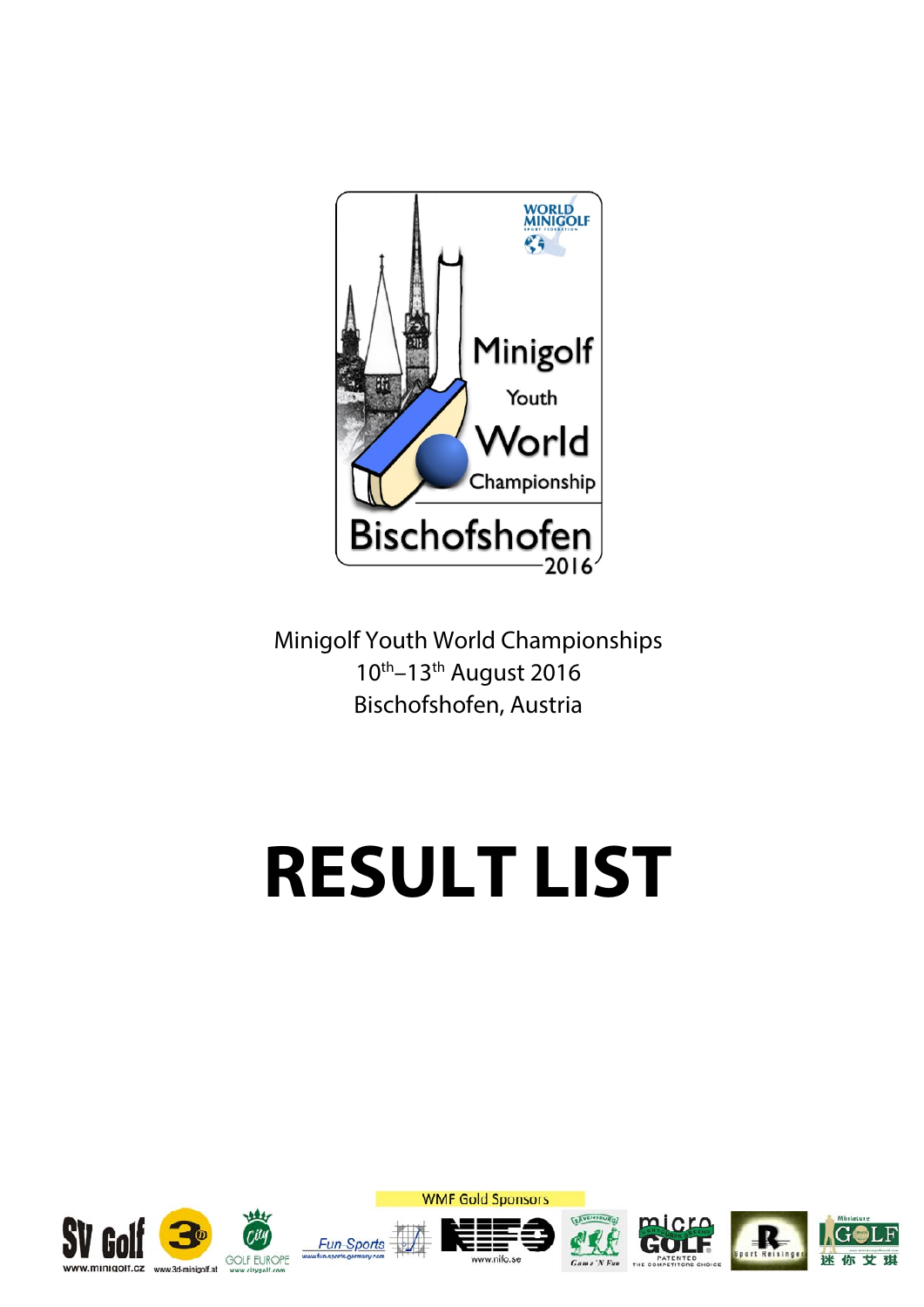## **TOURNAMENT DIRECTOR:** Martin Tománek (YC WMF) **TOURNAMENT OFFICER:** Andreas Lackner (MGC ASKÖ Bischofshofen)

### **JURY:**

Martin Tománek (YC WMF) Michael Löhr (Germany) Lars Broddevall (Sweden)

## **REFEREES:**

Dieter Helmke (YC WMF) Peter Helm (Austria) Christian SOMNITZ (Germany)

### **PENALTIES – STROKEPLAY:**

### **Verbal admonitions**

| Round 1 Lane 16               | <b>BRTEVNÍK Daniel (CZE)</b>     | time              |
|-------------------------------|----------------------------------|-------------------|
| Round 3 Lane 2                | DOLEŽELOVÁ Alena (CZE)           | leaving the group |
| Round 7 Lane 17               | ZOTOV Maxim (RUS)                | time              |
| Round 9 Lane 1                | LINDSTRÖM James (SWE)            | time              |
| Round 9 Lane 15               | SŮSA Richard (CZE)               | time              |
| Round 9 Lane 15               | KADLEC Jan (CZE)                 | time              |
| Round 10 Lane 10              | LIEBER Johannes (GER)            | time              |
| Round 10 Lane 17              | <b>SCHWICKERT Benedikt (GER)</b> | unbehaviour       |
| <b>Admonitions:</b>           |                                  |                   |
| Round 6 Lane 5                | BRTEVNÍK Daniel (CZE)            | time              |
| Round 6 Lane 15               | <b>BRUNELLO Raphael (ITA)</b>    | unbehaviour       |
| Round 7 Lane 8                | <b>WINDSTEIG Sandro (AUT)</b>    | unbehaviour       |
| Round 10 Lane 14              | LIEBER Johannes (GER)            | time              |
| Admonition + 1 penalty point: |                                  |                   |
| Rd 8 Lane 17                  | WINDSTEIG Sandro (AUT)           | unbehaviour       |
|                               |                                  |                   |
|                               |                                  |                   |

### **PENALTIES – MATCHPLAY:**

| Round 2 Lane B9 | DICKES Robin (GER)               | verbal pre-warning (unbehaviour) |
|-----------------|----------------------------------|----------------------------------|
| Round 2 Lane B7 | <b>SCHWICKERT Benedikt (GER)</b> | verbal pre-warning (time)        |

## **DECISIONS OF THE JURY**

The tournament jury has decided to change the order of courses for the final round of individual strokeplay championships (Friday from 2 pm) and semifinals, finals and matches for rank 3 of the individual matchplay championships (Saturday afternoon). These rounds will start at concrete course (course A) and finish at miniaturegolf course (course B), i. e. the opposite order than stipulated in the tournament invitation. The reason for this decision is that the background idea is to finish at the more difficult course, and in case of Bischofshofen, the miniaturegolf course is generally considered to be more decisive / difficult than the concrete.



Fun-Spoi









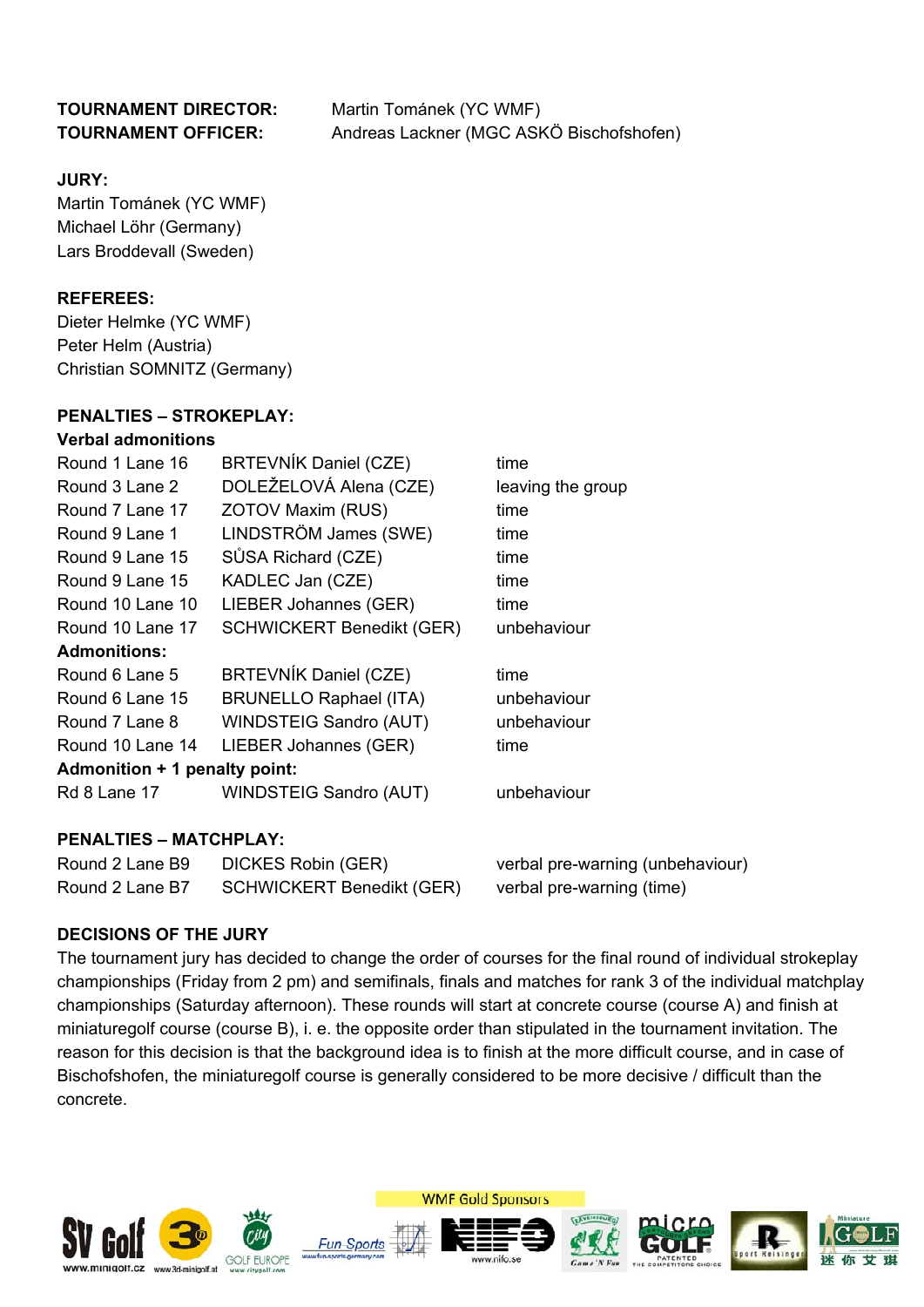## **GIRLS – INDIVIDUAL STROKEPLAY**

|              | Rank Name           |            | E1              | C <sub>2</sub> | E <sub>3</sub>                | C <sub>4</sub> | E <sub>5</sub> | C6 | <b>E7</b> | C8 |          |      |  | C9 E10 C11 E12 CAvg                        | EAvg                                                         |                | CSum ESum Diff |                | Tot |
|--------------|---------------------|------------|-----------------|----------------|-------------------------------|----------------|----------------|----|-----------|----|----------|------|--|--------------------------------------------|--------------------------------------------------------------|----------------|----------------|----------------|-----|
| 1            | Alena Dolezelova    | CZE        | 28              | 31             | 30                            |                | <b>30 21</b>   |    |           |    |          |      |  |                                            | 30 23 28 26 22 28 23 28,8 24,5 173 147 14 320                |                |                |                |     |
| $\mathbf{2}$ | Sarah Schumacher    | <b>GER</b> | 23 <sub>2</sub> |                |                               |                |                |    |           |    |          |      |  | 30 25 32 19 26 27 30 32 28 27 25 29,5 24,5 |                                                              | 177 147 15 324 |                |                |     |
| 3            | Michaela Zwirlein   | <b>GER</b> | 25 <sub>1</sub> |                |                               |                |                |    |           |    |          |      |  |                                            | 30 20 28 26 34 23 29 32 23 30 28 30,5 24,2 183 145 14 328    |                |                |                |     |
| 4            | Nadine Jürgens      | SUI        |                 |                |                               |                |                |    |           |    |          |      |  |                                            | 28 27 24 29 21 29 27 32 27 30 31 25 29,2 25,8 175 155 14 330 |                |                |                |     |
| 5            | Jennifer Göransson  | <b>SWE</b> |                 |                |                               |                |                |    |           |    |          |      |  |                                            | 26 34 24 30 27 29 31 28 28 22 28 25 29,5 25,8 177 155 15 332 |                |                |                |     |
| 6            | Patricia Gras       | <b>GER</b> |                 |                |                               |                |                |    |           |    |          |      |  |                                            | 26 31 32 30 25 34 24 26 31 22 27 26 29,8 25,8 179 155 18 334 |                |                |                |     |
| 7            | Jasmin Hansson      | <b>SWE</b> |                 |                |                               |                |                |    |           |    |          |      |  |                                            | 23 33 26 32 28 32 24 29 28 24 32 26 31,0 25,2 186 151 10 337 |                |                |                |     |
| 8            | Felicia Vikström    | <b>SWE</b> |                 |                |                               |                |                |    |           |    |          |      |  |                                            | 27 33 23 35 25 28 24 34 30 28 30 22 31,7 24,8 190 149 13 339 |                |                |                |     |
| 9            | Yulia Korytina      | <b>RUS</b> |                 |                |                               |                |                |    |           |    |          |      |  |                                            | 31 33 24 33 24 28 22 32 33 28 33 23 32,0 25,3 192 152 14 344 |                |                |                |     |
| 10           | Lisa Marie Zitz     | <b>AUT</b> |                 |                | 32 30 28 30 27 28 31 32 32 24 |                |                |    |           |    |          |      |  |                                            | 30,4 28,4 152 142 12 294                                     |                |                |                |     |
| 11           | Polina Mogilevskaya | <b>RUS</b> |                 |                | 28 31 29 32 28 31 28 33 30 28 |                |                |    |           |    |          |      |  |                                            | 31,4 28,2 157 141                                            |                |                | $\overline{4}$ | 298 |
| 12           | Maike Haupt         | <b>GER</b> |                 |                | 32 32 27 32 22 34 21 37 33 28 |                |                |    |           |    |          |      |  |                                            | 33,6 26,0 168 130 16 298                                     |                |                |                |     |
| 13           | Elena Sukonnikova   | <b>RUS</b> |                 |                | 25 32 28 29 27 34 34 34 31    |                |                |    |           |    |          | - 27 |  |                                            | 32,0 28,2 160 141 14 301                                     |                |                |                |     |
| 14           | Wilma Harrysson     | <b>SWE</b> |                 |                | 34 29 26 37 28 26 30 39 30 26 |                |                |    |           |    |          |      |  |                                            | 32,2 28,8 161 144 21 305                                     |                |                |                |     |
| 15           | Mara Doppelreiter   | <b>AUT</b> |                 |                | 34 31 33 35 23 30 26 34 34 31 |                |                |    |           |    |          |      |  |                                            | 32,8 29,4 164 147 16 311                                     |                |                |                |     |
| 16           | Sabrina Newland     | <b>AUT</b> | 29 <sup>°</sup> |                | 38 27 28 25 30 32 34 38 33    |                |                |    |           |    |          |      |  |                                            | 33,6 29,2 168 146 18 314                                     |                |                |                |     |
| 17           | Valeria Frizen      | <b>RUS</b> |                 |                | 34 36 31 34 25 32 32 34 33 30 |                |                |    |           |    |          |      |  |                                            | 33,8 30,4 169 152 13 321                                     |                |                |                |     |
| 18           | Ramona Schmid       | <b>ITA</b> | 25 <sub>2</sub> |                | 32 33 38 31 40 33 32 33 28    |                |                |    |           |    |          |      |  |                                            | 35,0 30,0 175 150 16 325                                     |                |                |                |     |
| 19           | Laura Rudigier      | <b>AUT</b> | 39              |                | 32 34 35 31 34 28             |                |                |    |           |    | 34 34 36 |      |  |                                            | 33,8 33,6 169 168 14 337                                     |                |                |                |     |



**WMF Gold Sponsors** 









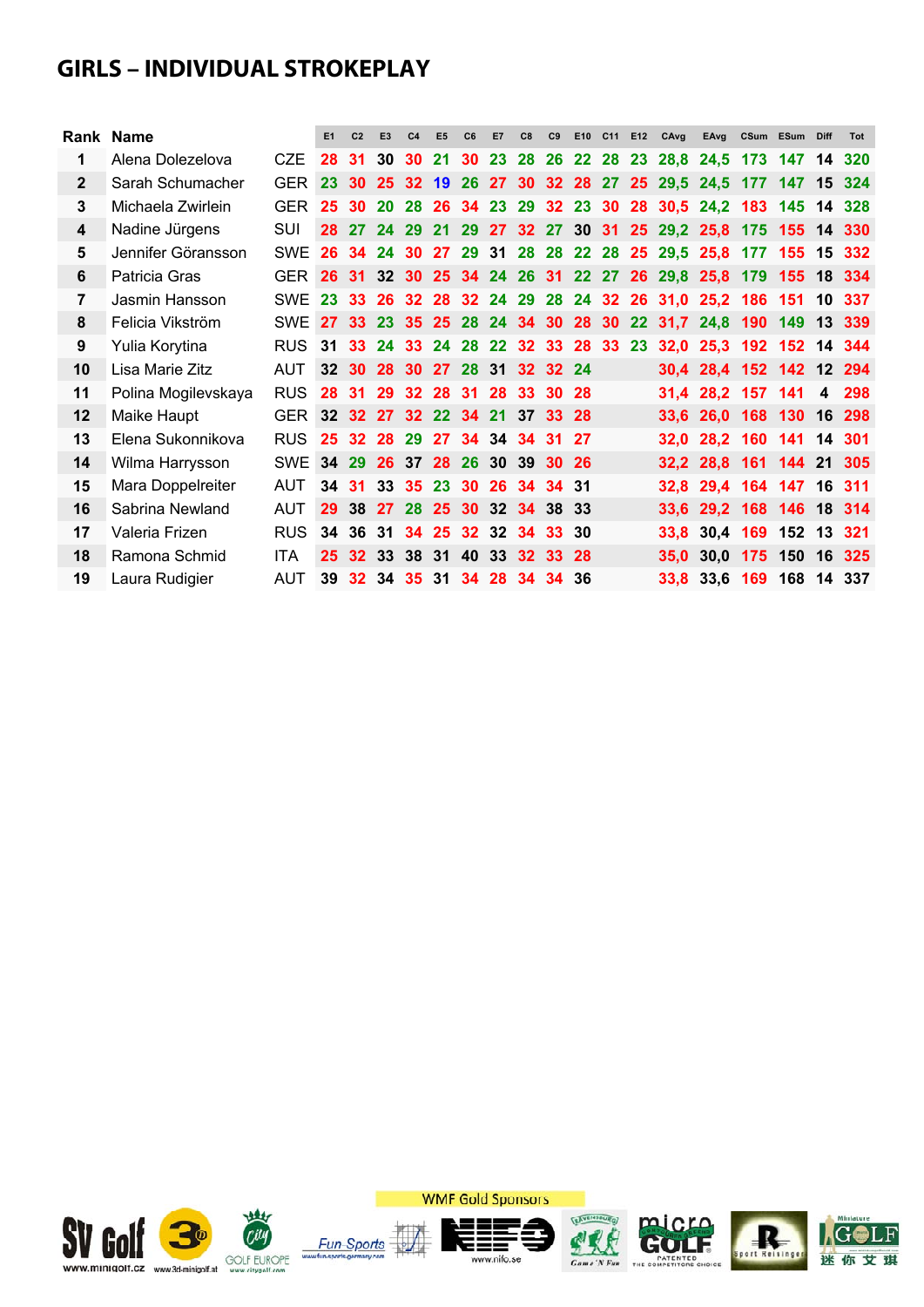## **BOYS – INDIVIDUAL STROKEPLAY**

|                | Rank Name                  |            | E1 | C <sub>2</sub>  | E <sub>3</sub>  | C <sub>4</sub>  | E <sub>5</sub> | C <sub>6</sub>       | E7        | C8        | C9                            | E <sub>10</sub> | C11 E12   |           | CAvg      | EAvg                     |         | CSum ESum | <b>Diff</b>   | <b>Tot</b> |
|----------------|----------------------------|------------|----|-----------------|-----------------|-----------------|----------------|----------------------|-----------|-----------|-------------------------------|-----------------|-----------|-----------|-----------|--------------------------|---------|-----------|---------------|------------|
| 1              | Ondrej Skaloud             | <b>CZE</b> | 28 | 31              | 23              | 24              | 25             | 31                   | <b>20</b> | 27        | 25                            | 21              | 30 24     |           | 28,0      | 23,5                     | 168     | 141       | 15            | 309        |
| $\mathbf{2}$   | James Lindström            | <b>SWE</b> | 26 | 27              | 19              | 27              | 23             | <b>30</b>            | 23        |           | 28 33 20                      |                 | 29        | 24        | 29,0 22,5 |                          | 174     | 135       | 13            | 309        |
| 3              | Manuel Szablikowski        | GER        | 25 | - 32            |                 | 22 27           |                |                      |           |           | 22 30 22 25 29 25 31          |                 |           | <b>20</b> | 29,0 22,7 |                          | 174     | 136       | $^{\circ}$ 12 | 310        |
| 4              | <b>Thomas Lottermoser</b>  | <b>AUT</b> | 27 | 30              | 21              | <b>29</b>       |                | 24 26                | 25 28 29  |           |                               | 21              | 26        | 25        | 28,0      | 23,8                     | 168     | 143       | 10            | 311        |
| 5              | <b>Robin Dickes</b>        | <b>GER</b> | 25 | 33              | 23              | 31              | 21             |                      | 29 21     |           | 30 26 21                      |                 | 30 21     |           | 29,8      | 22,0                     | 179     | 132       | 11            | 311        |
| 6              | <b>Benedikt Schwickert</b> | <b>GER</b> | 22 | -31             | 25              | 28              | 21             | <b>28</b>            | 23 29     |           | <b>25</b>                     | <b>20</b>       | 34 28     |           | 29,2 23,2 |                          | 175     | 139       | 17            | 314        |
| $\overline{7}$ | Johannes Lieber            | <b>GER</b> | 23 | 32 <sup>°</sup> | 23              |                 |                | 30 23 29 21 29       |           |           |                               | 30 28 28        |           | <b>20</b> | 29,7 23,0 |                          | 178     | 138       | 12            | 316        |
| 8              | <b>Fabian Spies</b>        | <b>AUT</b> | 26 | -27             |                 |                 | 24 32 24 29    |                      | 25 28 28  |           |                               |                 | 24 28     | 23        | 28,7 24,3 |                          | 172     | 146       | 8             | 318        |
| 9              | Elias Zachariassen         | <b>SWE</b> | 25 | 34              | 25              | 28              |                |                      |           |           | 24 32 19 28 31                |                 | 22 28     | 22        | 30,2 22,8 |                          | 181     | 137       | 12            | 318        |
| 10             | Lars Anderegg              | <b>SUI</b> | 28 | 29              | 22              | 30              | 26             | - 30                 | 24 29     |           | 25 26 30                      |                 |           | <b>20</b> | 28,8 24,3 |                          | 173     | 146       | 13            | 319        |
| 11             | Ole Riewe                  | <b>GER</b> | 21 | 29              | 24              | 30              | 26             | 30                   | 28 29     |           | 26                            | 24 31           |           | 23        | 29,2 24,3 |                          | 175     | 146       | 12            | 321        |
| 12             | Eric Bohlin                | <b>SWE</b> | 23 | <b>26</b>       | 25              | 36              | <b>23</b>      | <b>29</b>            | 24 29     |           | 31                            | 24 29           |           | 22        | 30.0      | 23,5                     | 180     | 141       | 13            | 321        |
| 13             | Lukas Larsson              | <b>SWE</b> | 30 | 32              | <b>20</b>       | 31              | 22             | 30 21                |           | 31        | 32 <sub>2</sub>               | 21              | 31        | 21        | 31,2 22,5 |                          | 187     | 135       | 12            | 322        |
| 14             | Tommy Fröjd                | <b>SWE</b> | 25 | 33              | 21              | 31              | 20             | 31                   | 24        | 30        | <b>29</b>                     | 27              | <b>27</b> | 24        | 30,2 23,5 |                          | 181     | 141       | 13            | 322        |
| 15             | Jean-Pierre Bonacker       | <b>GER</b> | 24 | 28              | 23              | 32 <sub>2</sub> | 26             | 31                   | 22        | 31        | 31                            | 21              | 32 24     |           | 30,8      | 23,3                     | 185     | 140       | 9             | 325        |
| 16             | Jarno Bottenberg           | <b>NED</b> | 24 | -29             | 24              | 31              | 28             | 33                   | 24        | 29        | 29                            | 23              |           |           |           | 30,2 24,6                | 151     | 123       | 9             | 274        |
| 17             | Jan Kadlec                 | <b>CZE</b> | 25 | 29              | 25              | 33 <sub>o</sub> | 23             | <b>28</b>            | 24        | 34        | 32                            | 22              |           |           | 31,2      | 23,8                     | 156 119 |           | 9             | 275        |
| 18             | Alexander Philipona        | <b>SUI</b> | 28 | 34              | 24              | 33              | 24             | 30                   | 22        | 27        | 30                            | 23              |           |           | 30.8      | 24,2                     | 154 121 |           | 13            | 275        |
| 19             | Daniel Brtevník            | <b>CZE</b> | 26 | 28              | 32 <sub>2</sub> | 29              | 24             | <b>30</b>            | 24        | 27        |                               | 32 27           |           |           | 29,2      | 26,6 146 133             |         |           | 13            | 279        |
| 20             | <b>Tristan Kleiner</b>     | <b>GER</b> | 21 | 32              | 27              | 31              | 29             | <b>26</b>            | <b>27</b> | 31        | 30                            | 26              |           |           | 30.0      | 26,0                     | 150 130 |           | 14            | 280        |
| 21             | Per Pucher                 | <b>AUT</b> | 27 | 28              | 22              | 31              | 23             | 33                   | 25        | 31        | 28                            | 32              |           |           | 30,2      | 25,8                     | 151     | 129       | 15            | 280        |
| 22             | Andreas Ekängen            | <b>SWE</b> | 30 | 30              | 29              | 32              | 24             | 29                   | 27        | <b>28</b> | -28                           | 24              |           |           | 29,4      | 26,8                     | 147 134 |           | 10            | 281        |
| 23             | Remo Zysset                | SUI        | 29 | 30              | 27              | 26              | 25 34          |                      | 28        | 28        | 31                            | 23              |           |           | 29,8      | 26,4                     | 149 132 |           | 14            | 281        |
| 24             | <b>Timur Ramazanov</b>     | <b>RUS</b> | 25 | 32              | -26             | 28              | 27 31          |                      | 27        | -29       | 33                            | 25              |           |           | 30,6      | <b>26.0</b>              | 153     | 130       | 7             | 283        |
| 25             | <b>Richard Susa</b>        | <b>CZE</b> | 25 | 29              | 29              | 29              | 26             | 29                   | 24        | 33        | 33                            | 26              |           |           | 30,6      | 26,0                     | 153     | 130       | 9             | 283        |
| 26             | <b>Florian Haberl</b>      | <b>AUT</b> | 30 | 28              | 27              | 30              | 30             | 27                   | 26        | 31        | 29                            | 25              |           |           | 29,0      | 27,6                     | 145     | 138       | 9             | 283        |
| 27             | Youri Bottenberg           | <b>NED</b> | 27 | 34              | 28              | 30              | 23             | $32\phantom{a}$      | 26        | 29        | 31                            | 25              |           |           | 31,2      | 25,8                     | 156 129 |           | 10            | 285        |
| 28             | Boris Svoboda              | <b>CZE</b> | 25 | -31             | 25              | 29              | 29             | 33                   | 24        | 33        | 29                            | 28              |           |           | 31.0      | 26.2                     | 155 131 |           | 9             | 286        |
| 29             | Duccio Cheli               | <b>ITA</b> | 26 | -31             | 27              | 35 <sub>o</sub> |                | 30 28                | -24       | 31        | 29                            | 25              |           |           | 30,8      | 26,4 154 132             |         |           | 13            | 286        |
| 30             | Adam Rous                  | CZE        |    | 27 31           |                 |                 |                |                      |           |           | 27 30 22 34 27 30 32 27       |                 |           |           |           | 31,4 26,0 157 130 9 287  |         |           |               |            |
| 31             | Henrik Andersson           | <b>SWE</b> | 24 | -31             | 26              |                 | 33 27 34       |                      |           |           | 28 27 32 25                   |                 |           |           |           | 31,4 26,0 157 130 11 287 |         |           |               |            |
| 32             | Justin Baumann             | <b>AUT</b> |    | 27 34           |                 |                 |                |                      |           |           | 30 31 27 28 27 29 30 24       |                 |           |           |           | 30,4 27,0 152 135 12 287 |         |           |               |            |
| 33             | Dominik Bertels            | <b>CZE</b> |    |                 |                 |                 |                |                      |           |           | 29 32 24 37 25 31 22 30 34 24 |                 |           |           |           | 32,8 24,8 164 124 14 288 |         |           |               |            |
| 34             | Sandro Windsteig           | <b>AUT</b> |    | 28 31           |                 |                 |                |                      |           |           | 25 28 28 29 33 30 33 23       |                 |           |           |           | 30,2 27,4 151 137 15 288 |         |           |               |            |
| 35             | Maxim Zotov                | <b>RUS</b> |    | 26 38           |                 |                 |                | 27 32 22 29 22       |           |           | 34 34 25                      |                 |           |           |           | 33,4 24,4 167 122 14 289 |         |           |               |            |
| 36             | Evgeny Slivko              | <b>RUS</b> |    | 25 32           |                 |                 |                |                      |           |           | 25 33 26 31 27 31 30          | 30              |           |           |           | 31,4 26,6 157 133 8      |         |           |               | 290        |
| 37             | Daniele Diotti             | <b>ITA</b> |    | 27 29           |                 |                 |                |                      |           |           | 27 35 32 30 27 27 29 27       |                 |           |           |           | 30,0 28,0 150 140 13 290 |         |           |               |            |
| 38             | Janik Zysset               | <b>SUI</b> | 29 | - 31            |                 |                 |                | 25 31 26 35 29 31 29 |           |           |                               | - 27            |           |           |           | 31,4 27,2 157 136 10 293 |         |           |               |            |
| 39             | Aaron Brunello             | <b>ITA</b> |    | 30 29           |                 |                 |                |                      |           |           | 33 34 24 31 29 28 32 23       |                 |           |           |           | 30,8 27,8 154 139 16 293 |         |           |               |            |
| 40             | Raphael Brunello           | <b>ITA</b> | 28 | 36              |                 |                 |                |                      |           |           | 30 31 26 30 31 29 30 25       |                 |           |           |           | 31,2 28,0 156 140 13 296 |         |           |               |            |
| 41             | Tim Danielsen              | DEN        |    | 32 28           |                 |                 |                |                      |           |           | 24 32 27 38 25 33 31 29       |                 |           |           |           | 32,4 27,4 162 137 18     |         |           |               | 299        |
| 42             | Marco Broggi               | <b>ITA</b> |    | 26 28           |                 |                 |                |                      |           |           | 38 31 28 37 26 31 32 26       |                 |           |           |           | 31,8 28,8 159 144 21 303 |         |           |               |            |
| 43             | Enrico Buser               | SUI        | 27 | 33              |                 |                 |                |                      |           |           | 34 34 25 29 30 31 33 28       |                 |           |           |           | 32,0 28,8 160 144 14 304 |         |           |               |            |
|                |                            |            |    |                 |                 |                 |                |                      |           |           |                               |                 |           |           |           |                          |         |           |               |            |







www.nifo.se







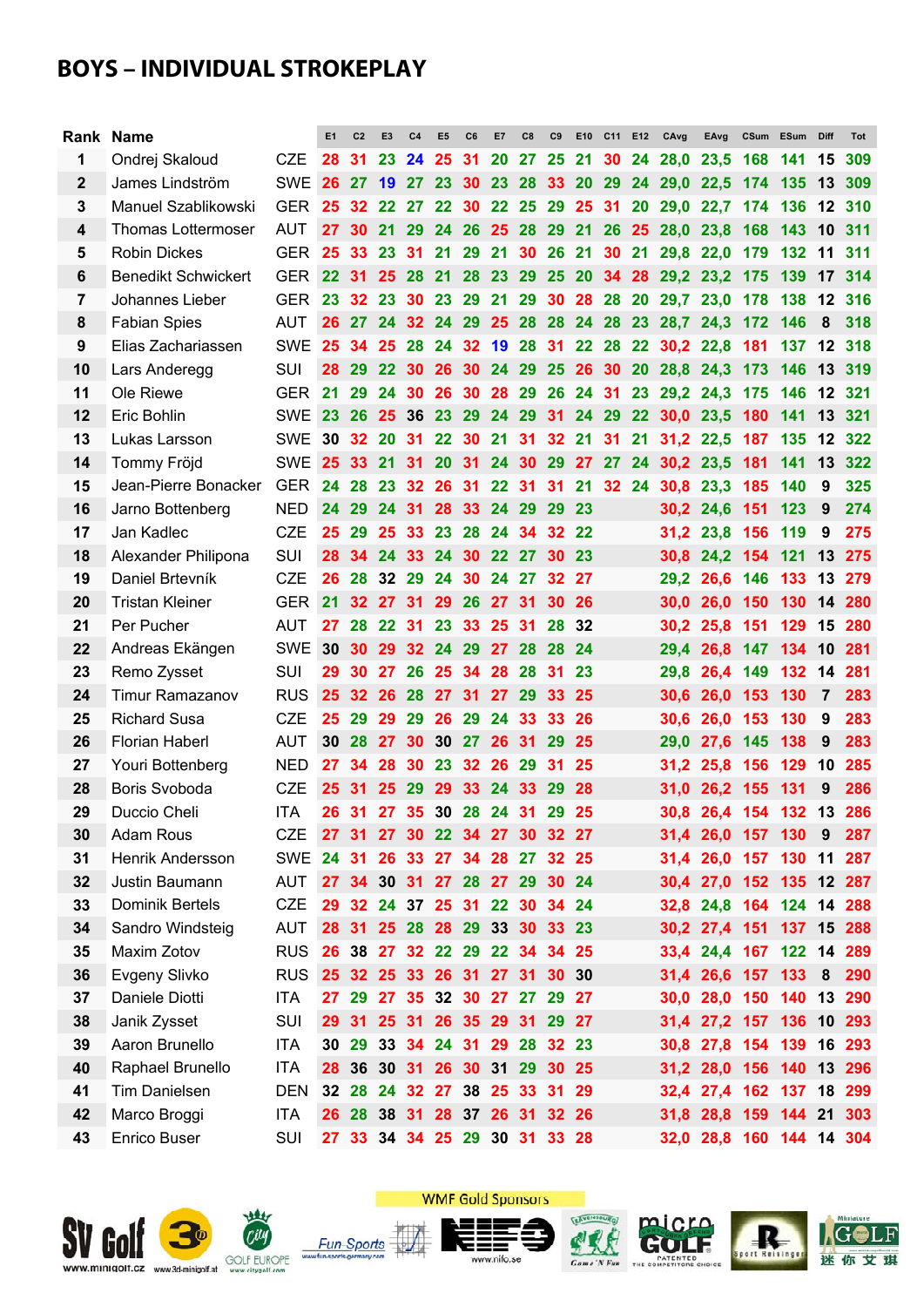|    | 44 Leonid Cheshkov            | RUS 31 36 27 34 33 31 29 32 29 23 |  |                               |  |  |  |  | 32,4 28,6 162 143 17 305 |  |  |
|----|-------------------------------|-----------------------------------|--|-------------------------------|--|--|--|--|--------------------------|--|--|
| 45 | Roy Remie                     | NED 28 31 30 34 26 32 29 32 32 33 |  |                               |  |  |  |  | 32,2 29,2 161 146 10 307 |  |  |
| 46 | Tobias Oberhauser             | ITA I                             |  | 30 33 26 33 22 33 26 36 38 30 |  |  |  |  | 34,6 26,8 173 134 13 307 |  |  |
| 47 | Harjan Redegeld               | NED 29 39 29 31 28 34 25 34 32 28 |  |                               |  |  |  |  | 34,0 27,8 170 139 12 309 |  |  |
|    | 48 Rick Beijnen               | NED 30 33 33 39 29 30 24 27 31 34 |  |                               |  |  |  |  | 32,0 30,0 160 150 22 310 |  |  |
| 49 | Patrick Gois                  | SUI 31 31 33 34 27 34 27 33 33 30 |  |                               |  |  |  |  | 33,0 29,6 165 148 9 313  |  |  |
| 50 | Tim Lindroos                  | SUI 28 30 28 31 33 30 30 37 36 30 |  |                               |  |  |  |  | 32,8 29,8 164 149 12 313 |  |  |
| 51 | <b>Lukas Schuster</b>         | AUT 30 35 29 37 33 35 28 32 32 35 |  |                               |  |  |  |  | 34,2 31,0 171 155 12 326 |  |  |
|    | <b>52</b> Jeppe Vitten Jensen | DEN 39 35 35 38 35 33 33 35 32 33 |  |                               |  |  |  |  | 34,6 35,0 173 175 12 348 |  |  |
| 53 | Albert Hooijsma               | NED 38 38 36 35 38 39 39 36 37 29 |  |                               |  |  |  |  | 37,0 36,0 185 180 14 365 |  |  |
|    | 54 Jakob B. Meitilberg        | DEN 33 42 43 44 46 43 41 34 39 36 |  |                               |  |  |  |  | 40,4 39,8 202 199 23 401 |  |  |
|    |                               |                                   |  |                               |  |  |  |  |                          |  |  |



**WMF Gold Sponsors** 









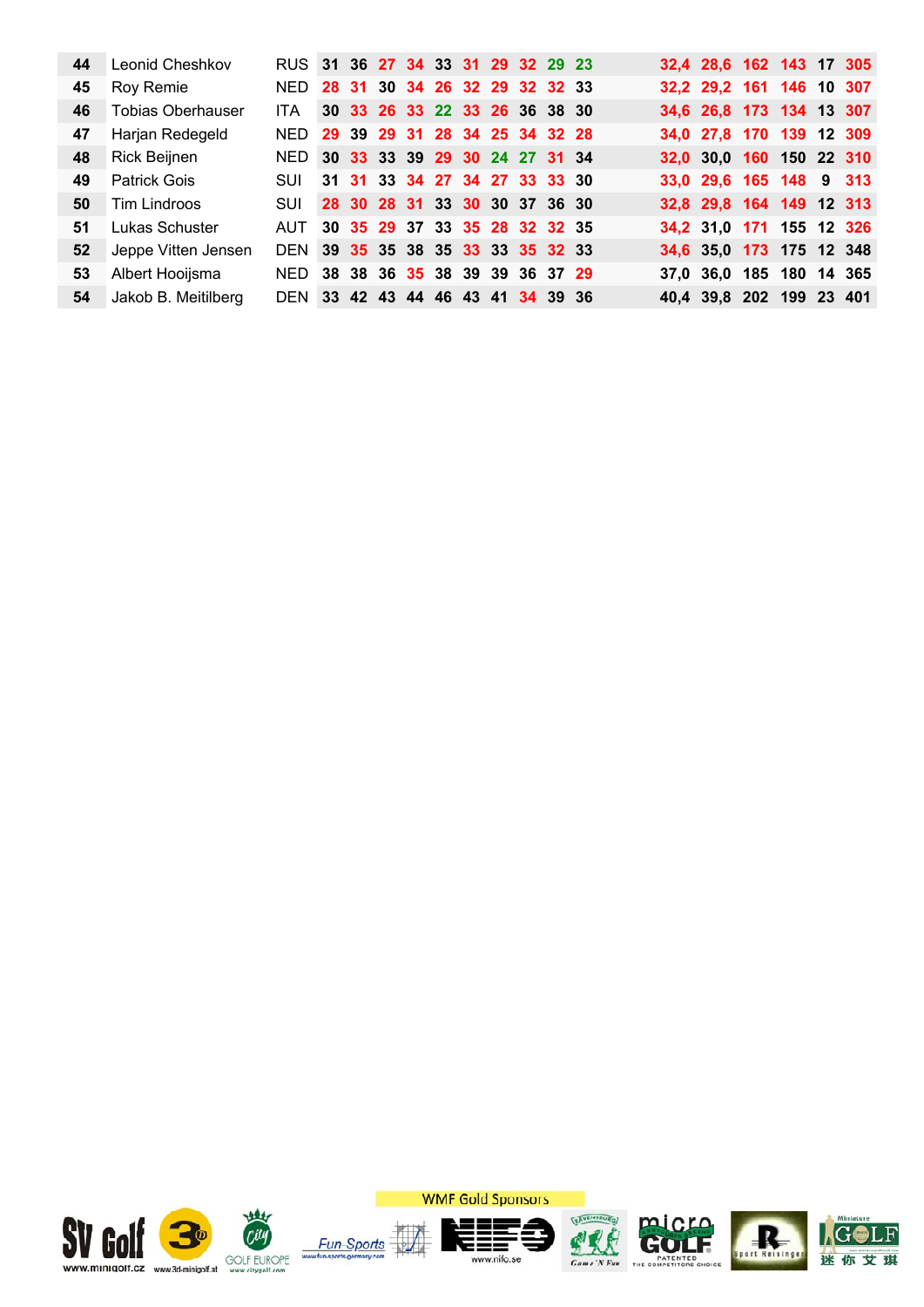## **GIRLS – INDIVIDUAL MATCHPLAY**

#### **MEDAL RANKING:**

- 1. Sarah Schumacher GER<br>2. Jasmin Hansson SWE
- 2. Jasmin Hansson SWE<br>3. Alena Dolezelova CZE
- 3. Alena Dolezelova

| 8 - part-final           |                         | <b>Quarter-final</b>  |                         | Semi-final           |                         | <b>Final</b>        |                         | Winner     |  |  |  |
|--------------------------|-------------------------|-----------------------|-------------------------|----------------------|-------------------------|---------------------|-------------------------|------------|--|--|--|
| <b>Alena Dolezelova</b>  | $6\phantom{1}$          | Alena Dolezelova      | $\overline{\mathbf{4}}$ |                      |                         |                     |                         |            |  |  |  |
| Sabrina Newland          | $\overline{2}$          |                       |                         | Alena                | 3                       |                     |                         |            |  |  |  |
| Felicia Vikström         | 6                       |                       | $\mathbf{2}$            | <b>Dolezelova</b>    |                         |                     |                         |            |  |  |  |
| <b>Yulia Korytina</b>    | $\overline{2}$          | Felicia Vikström      |                         |                      |                         | Jasmin              | $\overline{\mathbf{4}}$ |            |  |  |  |
| <b>Jasmin Hansson</b>    | 8                       | <b>Jasmin Hansson</b> | $5\phantom{.0}$         |                      |                         | <b>Hansson</b>      |                         |            |  |  |  |
| <b>Maike Haupt</b>       | $\overline{\mathbf{4}}$ |                       |                         | Jasmin               | $\overline{\mathbf{4}}$ |                     |                         |            |  |  |  |
| Nadine Jürgens           | 6                       | Nadine Jürgens        | $\overline{2}$          | Hansson              |                         |                     |                         |            |  |  |  |
| Elena Sukonnikova        | $\overline{1}$          |                       |                         |                      |                         |                     |                         | Sarah      |  |  |  |
| <b>Sarah Schumacher</b>  | 8                       | Sarah Schumacher      | 6                       |                      |                         |                     |                         | Schumacher |  |  |  |
| Wilma Harrysson          | $\overline{2}$          |                       |                         | Sarah                |                         |                     |                         |            |  |  |  |
| Jennifer Göransson       | $\overline{\mathbf{4}}$ |                       |                         | Schumacher           | $\overline{\mathbf{4}}$ |                     |                         |            |  |  |  |
| Polina<br>Mogilevskaya   | $\overline{2}$          | Jennifer Göransson    | 6                       |                      |                         | Sarah               | 6                       |            |  |  |  |
| <b>Patricia Gras</b>     | 6                       | <b>Patricia Gras</b>  | 5                       |                      |                         | Schumacher          |                         |            |  |  |  |
| <b>Lisa Marie Zitz</b>   | $\overline{2}$          |                       |                         | <b>Patricia Gras</b> | 1                       |                     |                         |            |  |  |  |
| Michaela Zwirlein        | 7                       | Michaela Zwirlein     | $\mathbf{3}$            |                      |                         |                     |                         |            |  |  |  |
| <b>Mara Doppelreiter</b> | $\overline{2}$          |                       |                         |                      |                         |                     |                         |            |  |  |  |
|                          |                         |                       |                         |                      |                         |                     |                         |            |  |  |  |
|                          |                         |                       |                         | <b>Match for 3rd</b> |                         | Alena<br>Dolezelova | 6                       | Alena      |  |  |  |
|                          |                         |                       |                         |                      |                         | Patricia<br>Gras    |                         | Dolezelova |  |  |  |





Ξ www.nifo.se







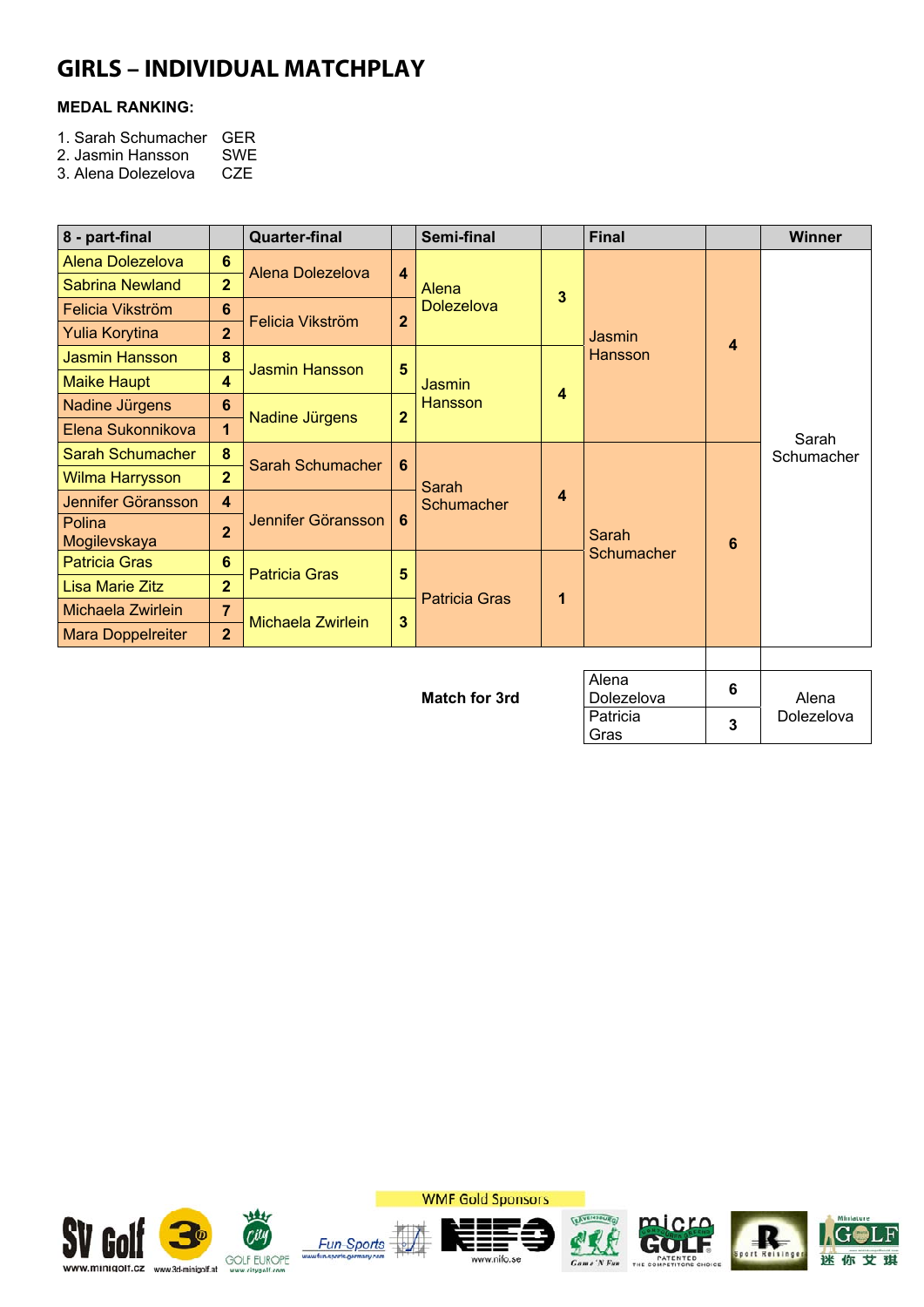## **BOYS – INDIVIDUAL MATCHPLAY**

#### **MEDAL RANKING:**

- 1. Ondrej Skaloud CZE
- 2. Benedikt Schwickert GER

3. Manuel Szablikowski GER

| <b>Benedikt Schwickert</b><br>4<br><b>Benedikt Schwickert</b><br>$5\phantom{.0}$<br>$\overline{\mathbf{4}}$<br><b>Justin Baumann</b><br><b>Benedikt Schwickert</b><br>6<br>$\bf{0}$<br>Jarno Bottenberg<br>$\mathbf{2}$<br><b>Jan Kadlec</b><br>$6\phantom{a}$<br><b>Jan Kadlec</b><br><b>Benedikt Schwickert</b><br>$\mathbf{1}$<br><b>Johannes Lieber</b><br>4<br>$\overline{7}$<br><b>Johannes Lieber</b><br>$\overline{\bf 4}$<br><b>Timur Ramazanov</b><br><b>Johannes Lieber</b><br>4<br><b>Ole Riewe</b><br>5<br><b>Ole Riewe</b><br>1<br>$\overline{1}$<br><b>Richard Susa</b><br><b>Benedikt</b><br>3<br><b>Schwickert</b><br>$\sqrt{5}$<br><b>Thomas Lottermoser</b><br><b>Thomas</b><br>$\overline{7}$<br>Lottermoser<br>$\overline{1}$<br><b>Boris Svoboda</b><br><b>Thomas</b><br>1<br>Lottermoser<br>$6\phantom{1}6$<br>Lars Anderegg<br>$\overline{\mathbf{3}}$<br>Lars Anderegg<br>4<br>Per Pucher<br><b>Manuel</b><br>$\mathbf{0}$<br>Szablikowski<br>$\overline{2}$<br><b>Lukas Larsson</b><br><b>Tristan Kleiner</b><br>3<br>$\overline{5}$<br><b>Tristan Kleiner</b><br><b>Manuel</b><br>8<br><b>Szablikowski</b><br>Manuel Szablikowski<br>$\sqrt{5}$<br><b>Manuel</b><br>6<br>Szablikowski<br>$\overline{\mathbf{c}}$<br><b>Duccio Cheli</b><br>Ondrej Skaloud<br>6<br>James Lindström<br>6<br>James Lindström<br>3<br><b>Adam Rous</b><br>8<br>James Lindström<br>$6\phantom{1}$<br><b>Eric Bohlin</b><br><b>Eric Bohlin</b><br>$\bf{0}$<br>3<br>Daniel Brtevník<br>James Lindström<br>4<br>Jean-Pierre<br>$\overline{\mathbf{4}}$<br><b>Bonacker</b><br>6<br>Andreas Ekängen<br>$\overline{\mathbf{4}}$<br>Andreas Ekängen<br>$\overline{2}$<br><b>Robin Dickes</b><br><b>Robin Dickes</b><br>$6\phantom{1}6$<br><b>Robin Dickes</b><br>$6\phantom{1}$<br>$\overline{2}$<br>Youri Bottenberg<br>5<br>Ondrej Skaloud<br>$\overline{\mathbf{7}}$<br><b>Fabian Spies</b><br><b>Fabian Spies</b><br>4<br>$\overline{\mathbf{4}}$<br><b>Florian Haberl</b><br><b>Fabian Spies</b><br>3<br>$\overline{7}$<br>Elias Zachariassen<br>Elias Zachariassen<br>$\mathbf{1}$<br>$\overline{\mathbf{3}}$<br>Remo Zysset<br>5<br>Ondrej Skaloud<br><b>Tommy Fröjd</b><br>$\overline{\mathbf{4}}$<br><b>Alexander Philipona</b><br>3 <sup>2</sup><br>$\overline{\mathbf{4}}$<br><b>Alexander Philipona</b><br>$\overline{7}$<br>Ondrej Skaloud | 16 - part-final |                      | 8 - part-final |  | <b>Quarter-final</b> |  | Semi-final | Final |  | Winner |
|--------------------------------------------------------------------------------------------------------------------------------------------------------------------------------------------------------------------------------------------------------------------------------------------------------------------------------------------------------------------------------------------------------------------------------------------------------------------------------------------------------------------------------------------------------------------------------------------------------------------------------------------------------------------------------------------------------------------------------------------------------------------------------------------------------------------------------------------------------------------------------------------------------------------------------------------------------------------------------------------------------------------------------------------------------------------------------------------------------------------------------------------------------------------------------------------------------------------------------------------------------------------------------------------------------------------------------------------------------------------------------------------------------------------------------------------------------------------------------------------------------------------------------------------------------------------------------------------------------------------------------------------------------------------------------------------------------------------------------------------------------------------------------------------------------------------------------------------------------------------------------------------------------------------------------------------------------------------------------------------------------------------------------------------------------------------------------------------------------------------------------------------------------------------------------------------------------------------------------------------------------------------------------------------------------------------------------------------------------|-----------------|----------------------|----------------|--|----------------------|--|------------|-------|--|--------|
|                                                                                                                                                                                                                                                                                                                                                                                                                                                                                                                                                                                                                                                                                                                                                                                                                                                                                                                                                                                                                                                                                                                                                                                                                                                                                                                                                                                                                                                                                                                                                                                                                                                                                                                                                                                                                                                                                                                                                                                                                                                                                                                                                                                                                                                                                                                                                        |                 |                      |                |  |                      |  |            |       |  |        |
|                                                                                                                                                                                                                                                                                                                                                                                                                                                                                                                                                                                                                                                                                                                                                                                                                                                                                                                                                                                                                                                                                                                                                                                                                                                                                                                                                                                                                                                                                                                                                                                                                                                                                                                                                                                                                                                                                                                                                                                                                                                                                                                                                                                                                                                                                                                                                        |                 |                      |                |  |                      |  |            |       |  |        |
|                                                                                                                                                                                                                                                                                                                                                                                                                                                                                                                                                                                                                                                                                                                                                                                                                                                                                                                                                                                                                                                                                                                                                                                                                                                                                                                                                                                                                                                                                                                                                                                                                                                                                                                                                                                                                                                                                                                                                                                                                                                                                                                                                                                                                                                                                                                                                        |                 |                      |                |  |                      |  |            |       |  |        |
|                                                                                                                                                                                                                                                                                                                                                                                                                                                                                                                                                                                                                                                                                                                                                                                                                                                                                                                                                                                                                                                                                                                                                                                                                                                                                                                                                                                                                                                                                                                                                                                                                                                                                                                                                                                                                                                                                                                                                                                                                                                                                                                                                                                                                                                                                                                                                        |                 |                      |                |  |                      |  |            |       |  |        |
|                                                                                                                                                                                                                                                                                                                                                                                                                                                                                                                                                                                                                                                                                                                                                                                                                                                                                                                                                                                                                                                                                                                                                                                                                                                                                                                                                                                                                                                                                                                                                                                                                                                                                                                                                                                                                                                                                                                                                                                                                                                                                                                                                                                                                                                                                                                                                        |                 |                      |                |  |                      |  |            |       |  |        |
|                                                                                                                                                                                                                                                                                                                                                                                                                                                                                                                                                                                                                                                                                                                                                                                                                                                                                                                                                                                                                                                                                                                                                                                                                                                                                                                                                                                                                                                                                                                                                                                                                                                                                                                                                                                                                                                                                                                                                                                                                                                                                                                                                                                                                                                                                                                                                        |                 |                      |                |  |                      |  |            |       |  |        |
|                                                                                                                                                                                                                                                                                                                                                                                                                                                                                                                                                                                                                                                                                                                                                                                                                                                                                                                                                                                                                                                                                                                                                                                                                                                                                                                                                                                                                                                                                                                                                                                                                                                                                                                                                                                                                                                                                                                                                                                                                                                                                                                                                                                                                                                                                                                                                        |                 |                      |                |  |                      |  |            |       |  |        |
|                                                                                                                                                                                                                                                                                                                                                                                                                                                                                                                                                                                                                                                                                                                                                                                                                                                                                                                                                                                                                                                                                                                                                                                                                                                                                                                                                                                                                                                                                                                                                                                                                                                                                                                                                                                                                                                                                                                                                                                                                                                                                                                                                                                                                                                                                                                                                        |                 |                      |                |  |                      |  |            |       |  |        |
|                                                                                                                                                                                                                                                                                                                                                                                                                                                                                                                                                                                                                                                                                                                                                                                                                                                                                                                                                                                                                                                                                                                                                                                                                                                                                                                                                                                                                                                                                                                                                                                                                                                                                                                                                                                                                                                                                                                                                                                                                                                                                                                                                                                                                                                                                                                                                        |                 |                      |                |  |                      |  |            |       |  |        |
|                                                                                                                                                                                                                                                                                                                                                                                                                                                                                                                                                                                                                                                                                                                                                                                                                                                                                                                                                                                                                                                                                                                                                                                                                                                                                                                                                                                                                                                                                                                                                                                                                                                                                                                                                                                                                                                                                                                                                                                                                                                                                                                                                                                                                                                                                                                                                        |                 |                      |                |  |                      |  |            |       |  |        |
|                                                                                                                                                                                                                                                                                                                                                                                                                                                                                                                                                                                                                                                                                                                                                                                                                                                                                                                                                                                                                                                                                                                                                                                                                                                                                                                                                                                                                                                                                                                                                                                                                                                                                                                                                                                                                                                                                                                                                                                                                                                                                                                                                                                                                                                                                                                                                        |                 |                      |                |  |                      |  |            |       |  |        |
|                                                                                                                                                                                                                                                                                                                                                                                                                                                                                                                                                                                                                                                                                                                                                                                                                                                                                                                                                                                                                                                                                                                                                                                                                                                                                                                                                                                                                                                                                                                                                                                                                                                                                                                                                                                                                                                                                                                                                                                                                                                                                                                                                                                                                                                                                                                                                        |                 |                      |                |  |                      |  |            |       |  |        |
|                                                                                                                                                                                                                                                                                                                                                                                                                                                                                                                                                                                                                                                                                                                                                                                                                                                                                                                                                                                                                                                                                                                                                                                                                                                                                                                                                                                                                                                                                                                                                                                                                                                                                                                                                                                                                                                                                                                                                                                                                                                                                                                                                                                                                                                                                                                                                        |                 |                      |                |  |                      |  |            |       |  |        |
|                                                                                                                                                                                                                                                                                                                                                                                                                                                                                                                                                                                                                                                                                                                                                                                                                                                                                                                                                                                                                                                                                                                                                                                                                                                                                                                                                                                                                                                                                                                                                                                                                                                                                                                                                                                                                                                                                                                                                                                                                                                                                                                                                                                                                                                                                                                                                        |                 |                      |                |  |                      |  |            |       |  |        |
|                                                                                                                                                                                                                                                                                                                                                                                                                                                                                                                                                                                                                                                                                                                                                                                                                                                                                                                                                                                                                                                                                                                                                                                                                                                                                                                                                                                                                                                                                                                                                                                                                                                                                                                                                                                                                                                                                                                                                                                                                                                                                                                                                                                                                                                                                                                                                        |                 |                      |                |  |                      |  |            |       |  |        |
|                                                                                                                                                                                                                                                                                                                                                                                                                                                                                                                                                                                                                                                                                                                                                                                                                                                                                                                                                                                                                                                                                                                                                                                                                                                                                                                                                                                                                                                                                                                                                                                                                                                                                                                                                                                                                                                                                                                                                                                                                                                                                                                                                                                                                                                                                                                                                        |                 |                      |                |  |                      |  |            |       |  |        |
|                                                                                                                                                                                                                                                                                                                                                                                                                                                                                                                                                                                                                                                                                                                                                                                                                                                                                                                                                                                                                                                                                                                                                                                                                                                                                                                                                                                                                                                                                                                                                                                                                                                                                                                                                                                                                                                                                                                                                                                                                                                                                                                                                                                                                                                                                                                                                        |                 |                      |                |  |                      |  |            |       |  |        |
|                                                                                                                                                                                                                                                                                                                                                                                                                                                                                                                                                                                                                                                                                                                                                                                                                                                                                                                                                                                                                                                                                                                                                                                                                                                                                                                                                                                                                                                                                                                                                                                                                                                                                                                                                                                                                                                                                                                                                                                                                                                                                                                                                                                                                                                                                                                                                        |                 |                      |                |  |                      |  |            |       |  |        |
|                                                                                                                                                                                                                                                                                                                                                                                                                                                                                                                                                                                                                                                                                                                                                                                                                                                                                                                                                                                                                                                                                                                                                                                                                                                                                                                                                                                                                                                                                                                                                                                                                                                                                                                                                                                                                                                                                                                                                                                                                                                                                                                                                                                                                                                                                                                                                        |                 |                      |                |  |                      |  |            |       |  |        |
|                                                                                                                                                                                                                                                                                                                                                                                                                                                                                                                                                                                                                                                                                                                                                                                                                                                                                                                                                                                                                                                                                                                                                                                                                                                                                                                                                                                                                                                                                                                                                                                                                                                                                                                                                                                                                                                                                                                                                                                                                                                                                                                                                                                                                                                                                                                                                        |                 |                      |                |  |                      |  |            |       |  |        |
|                                                                                                                                                                                                                                                                                                                                                                                                                                                                                                                                                                                                                                                                                                                                                                                                                                                                                                                                                                                                                                                                                                                                                                                                                                                                                                                                                                                                                                                                                                                                                                                                                                                                                                                                                                                                                                                                                                                                                                                                                                                                                                                                                                                                                                                                                                                                                        |                 |                      |                |  |                      |  |            |       |  |        |
|                                                                                                                                                                                                                                                                                                                                                                                                                                                                                                                                                                                                                                                                                                                                                                                                                                                                                                                                                                                                                                                                                                                                                                                                                                                                                                                                                                                                                                                                                                                                                                                                                                                                                                                                                                                                                                                                                                                                                                                                                                                                                                                                                                                                                                                                                                                                                        |                 |                      |                |  |                      |  |            |       |  |        |
|                                                                                                                                                                                                                                                                                                                                                                                                                                                                                                                                                                                                                                                                                                                                                                                                                                                                                                                                                                                                                                                                                                                                                                                                                                                                                                                                                                                                                                                                                                                                                                                                                                                                                                                                                                                                                                                                                                                                                                                                                                                                                                                                                                                                                                                                                                                                                        |                 |                      |                |  |                      |  |            |       |  |        |
|                                                                                                                                                                                                                                                                                                                                                                                                                                                                                                                                                                                                                                                                                                                                                                                                                                                                                                                                                                                                                                                                                                                                                                                                                                                                                                                                                                                                                                                                                                                                                                                                                                                                                                                                                                                                                                                                                                                                                                                                                                                                                                                                                                                                                                                                                                                                                        |                 |                      |                |  |                      |  |            |       |  |        |
|                                                                                                                                                                                                                                                                                                                                                                                                                                                                                                                                                                                                                                                                                                                                                                                                                                                                                                                                                                                                                                                                                                                                                                                                                                                                                                                                                                                                                                                                                                                                                                                                                                                                                                                                                                                                                                                                                                                                                                                                                                                                                                                                                                                                                                                                                                                                                        |                 |                      |                |  |                      |  |            |       |  |        |
|                                                                                                                                                                                                                                                                                                                                                                                                                                                                                                                                                                                                                                                                                                                                                                                                                                                                                                                                                                                                                                                                                                                                                                                                                                                                                                                                                                                                                                                                                                                                                                                                                                                                                                                                                                                                                                                                                                                                                                                                                                                                                                                                                                                                                                                                                                                                                        |                 |                      |                |  |                      |  |            |       |  |        |
|                                                                                                                                                                                                                                                                                                                                                                                                                                                                                                                                                                                                                                                                                                                                                                                                                                                                                                                                                                                                                                                                                                                                                                                                                                                                                                                                                                                                                                                                                                                                                                                                                                                                                                                                                                                                                                                                                                                                                                                                                                                                                                                                                                                                                                                                                                                                                        |                 |                      |                |  |                      |  |            |       |  |        |
|                                                                                                                                                                                                                                                                                                                                                                                                                                                                                                                                                                                                                                                                                                                                                                                                                                                                                                                                                                                                                                                                                                                                                                                                                                                                                                                                                                                                                                                                                                                                                                                                                                                                                                                                                                                                                                                                                                                                                                                                                                                                                                                                                                                                                                                                                                                                                        |                 |                      |                |  |                      |  |            |       |  |        |
|                                                                                                                                                                                                                                                                                                                                                                                                                                                                                                                                                                                                                                                                                                                                                                                                                                                                                                                                                                                                                                                                                                                                                                                                                                                                                                                                                                                                                                                                                                                                                                                                                                                                                                                                                                                                                                                                                                                                                                                                                                                                                                                                                                                                                                                                                                                                                        |                 |                      |                |  |                      |  |            |       |  |        |
|                                                                                                                                                                                                                                                                                                                                                                                                                                                                                                                                                                                                                                                                                                                                                                                                                                                                                                                                                                                                                                                                                                                                                                                                                                                                                                                                                                                                                                                                                                                                                                                                                                                                                                                                                                                                                                                                                                                                                                                                                                                                                                                                                                                                                                                                                                                                                        |                 |                      |                |  |                      |  |            |       |  |        |
| Ondrej Skaloud<br>3 <sup>2</sup>                                                                                                                                                                                                                                                                                                                                                                                                                                                                                                                                                                                                                                                                                                                                                                                                                                                                                                                                                                                                                                                                                                                                                                                                                                                                                                                                                                                                                                                                                                                                                                                                                                                                                                                                                                                                                                                                                                                                                                                                                                                                                                                                                                                                                                                                                                                       | Ondrej Skaloud  | $\ddot{\phantom{a}}$ |                |  |                      |  |            |       |  |        |
| $\overline{\mathbf{4}}$<br><b>Henrik Andersson</b>                                                                                                                                                                                                                                                                                                                                                                                                                                                                                                                                                                                                                                                                                                                                                                                                                                                                                                                                                                                                                                                                                                                                                                                                                                                                                                                                                                                                                                                                                                                                                                                                                                                                                                                                                                                                                                                                                                                                                                                                                                                                                                                                                                                                                                                                                                     |                 |                      |                |  |                      |  |            |       |  |        |

**Match for 3rd** Manuel

Szablikowski **4** Manuel<br>Szablikowski Szablikowski James Lindström | 2







www.nifo.se







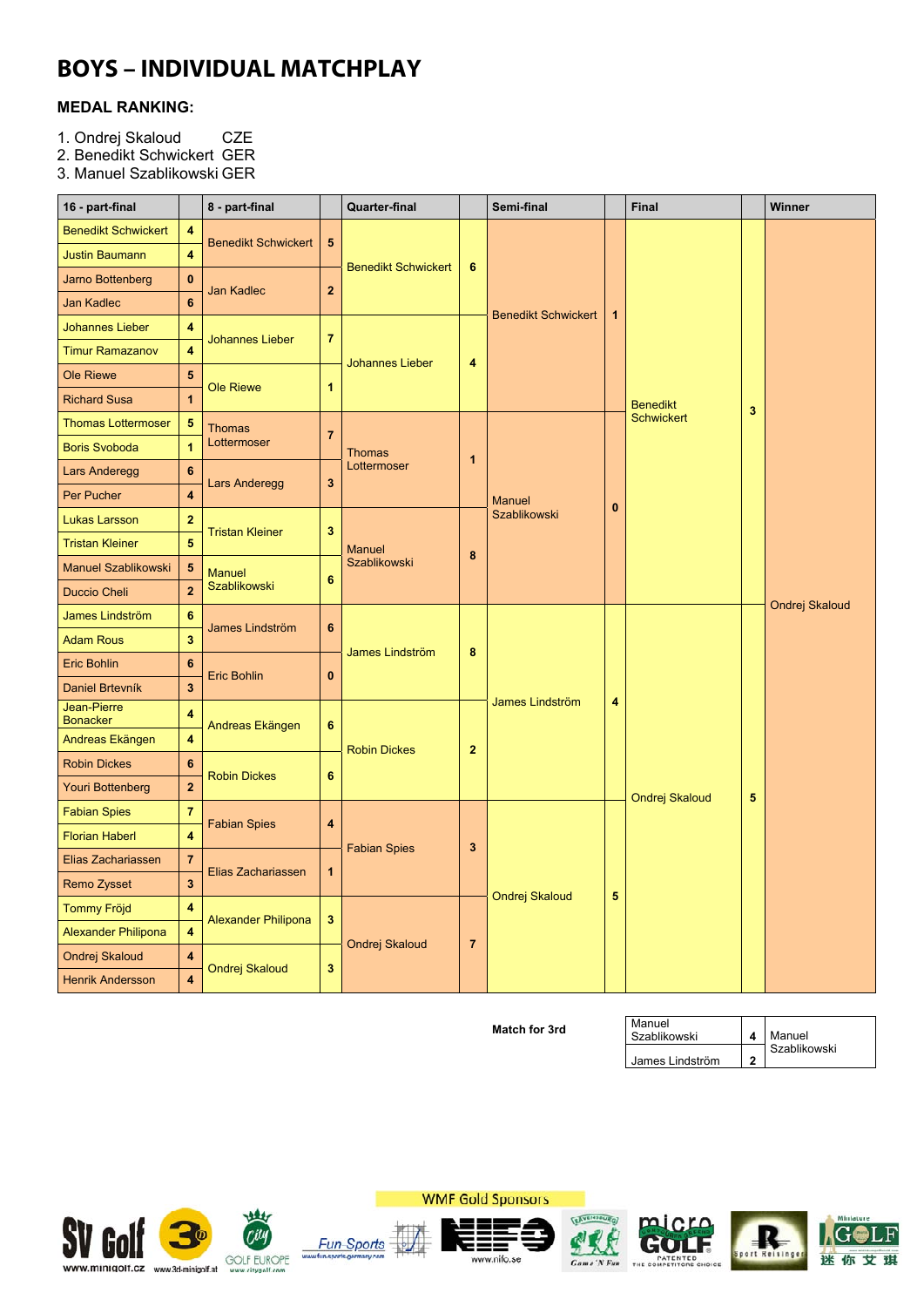## **GIRLS – TEAMS**

| 1              | Germany             | R <sub>1</sub> | R <sub>2</sub> | R <sub>3</sub> | R <sub>4</sub> | R5             | R <sub>6</sub> | R7 | R <sub>8</sub> | CAvg | EAvg | <b>Total</b> |
|----------------|---------------------|----------------|----------------|----------------|----------------|----------------|----------------|----|----------------|------|------|--------------|
|                | Michaela Zwirlein   | 25             | 30             | 20             | 28             | 26             | 34             | 23 | 29             | 30,5 | 24,2 | 215          |
|                | Sarah Schumacher    | 23             | 30             | 25             | 32             | 19             | 26             | 27 | 30             | 29,5 | 24,5 | 212          |
|                | Maike Haupt         | 32             | 32             | 27             | 32             | 22             | 34             | 21 | 37             | 33,6 | 26,0 | 237          |
|                | Patricia Gras       |                |                |                |                |                |                |    |                |      |      |              |
|                |                     | 80             | 92             | 72             | 92             | 67             | 94             | 71 | 96             | 27,7 |      | 664          |
|                |                     |                |                |                |                |                |                |    |                |      |      |              |
| $\overline{2}$ | <b>Sweden</b>       | R <sub>1</sub> | R <sub>2</sub> | R <sub>3</sub> | R <sub>4</sub> | R <sub>5</sub> | R <sub>6</sub> | R7 | R <sub>8</sub> | CAvg | EAvg | <b>Total</b> |
|                | Jasmin Hansson      | 23             | 33             | 26             | 32             | 28             | 32             | 24 | 29             | 31,0 | 25,2 | 227          |
|                | Felicia Vikström    | 27             | 33             | 23             | 35             | 25             | 28             | 24 | 34             | 31,7 | 24,8 | 229          |
|                | Jennifer Göransson  | 26             | 34             | 24             | 30             | 27             | 29             | 31 | 28             | 29,5 | 25,8 | 229          |
|                | Wilma Harrysson     |                |                |                |                |                |                |    |                |      |      |              |
|                |                     | 76             | 100            | 73             | 97             | 80             | 89             | 79 | 91             | 28,5 |      | 685          |
|                |                     |                |                |                |                |                |                |    |                |      |      |              |
| 3              | <b>Russia</b>       | R <sub>1</sub> | R <sub>2</sub> | R <sub>3</sub> | R <sub>4</sub> | R5             | R <sub>6</sub> | R7 | R <sub>8</sub> | CAvg | EAvg | <b>Total</b> |
|                | Elena Sukonnikova   | 25             | 32             | 28             | 29             | 27             | 34             | 34 | 34             | 32,0 | 28,2 | 243          |
|                | Yulia Korytina      | 31             | 33             | 24             | 33             | 24             | 28             | 22 | 32             | 32,0 | 25,3 | 227          |
|                | Polina Mogilevskaya | 28             | 31             | 29             | 32             | 28             | 31             | 28 | 33             | 31,4 | 28,2 | 240          |
|                | Valeria Frizen      |                |                |                |                |                |                |    |                |      |      |              |
|                |                     | 84             | 96             | 81             | 94             | 79             | 93             | 84 | 99             | 29,6 |      | 710          |
|                |                     |                |                |                |                |                |                |    |                |      |      |              |
|                | 4 Austria           | R <sub>1</sub> | R <sub>2</sub> | R <sub>3</sub> | R <sub>4</sub> | R5             | R <sub>6</sub> | R7 | R <sub>8</sub> | CAvg | EAvg | <b>Total</b> |
|                | Laura Rudigier      | 32             |                |                |                |                |                |    |                | 33,8 | 33,6 | 32           |
|                | Mara Doppelreiter   | 34             | 31             | 33             | 35             | 23             | 30             | 26 | 34             | 32,8 | 29,4 | 246          |
|                | Lisa Marie Zitz     | 32             | 30             | 28             | 30             | 27             | 28             | 31 | 32             | 30,4 | 28,4 | 238          |
|                | Sabrina Newland     | 8              | 38             | 27             | 28             | 25             | 30             | 32 | 34             | 33,6 | 29,2 | 222          |
|                |                     | 106            | 99             | 88             | 93             | 75             | 88             | 89 | 100            | 30,8 |      | 738          |



**WMF Gold Sponsors** 









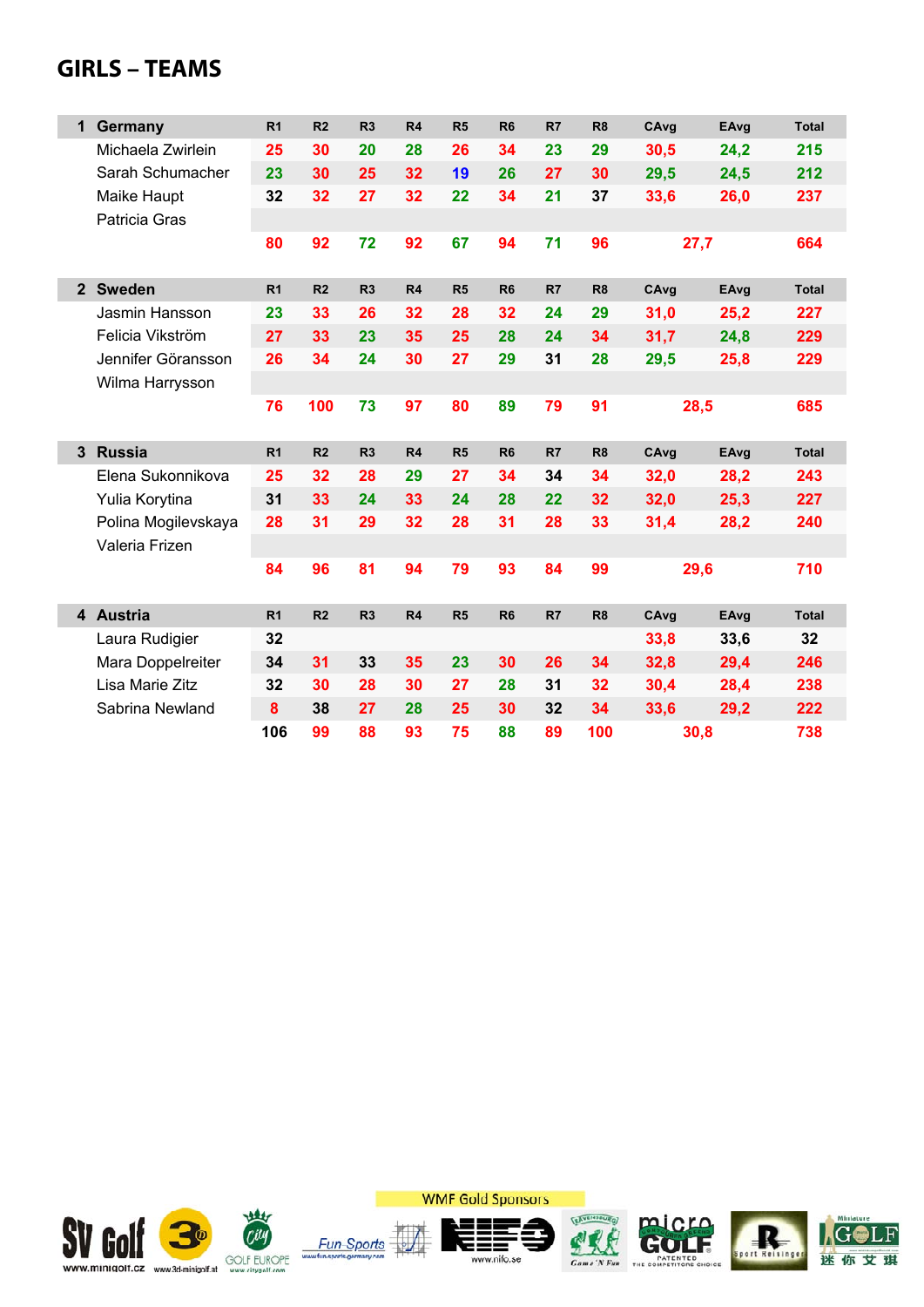## **BOYS – TEAMS**

| 1              | Germany                    | R <sub>1</sub> | R <sub>2</sub> | R <sub>3</sub> | R4             | R5             | R <sub>6</sub> | R7             | R <sub>8</sub> | CAvg | EAvg        | <b>Total</b> |
|----------------|----------------------------|----------------|----------------|----------------|----------------|----------------|----------------|----------------|----------------|------|-------------|--------------|
|                | Jean-Pierre Bonacker       | 24             | 28             | 23             | 32             | 26             | 31             | 22             | 31             | 30,8 | 23,3        | 217          |
|                | <b>Benedikt Schwickert</b> | 22             | 31             | 25             | 28             | 21             | 28             | 23             | 29             | 29,2 | 23,2        | 207          |
|                | Ole Riewe                  | 21             | 29             | 24             | 30             | 26             | 30             | 28             | 29             | 29,2 | 24,3        | 217          |
|                | <b>Tristan Kleiner</b>     | 21             | 32             | 27             | 31             | 29             | 26             | 27             | 31             | 30,0 | 26,0        | 224          |
|                | Johannes Lieber            | 23             | 32             | 23             | 30             | 23             | 29             | 21             | 29             | 29,7 | 23,0        | 210          |
|                | Manuel Szablikowski        | 25             | 32             | 22             | 27             | 22             | 30             | 22             | 25             | 29,0 | 22,7        | 205          |
|                | Robin Dickes               |                |                |                |                |                |                |                |                |      |             |              |
|                |                            | 136            | 184            | 144            | 178            | 147            | 174            | 143            | 174            | 26,7 |             | 1280         |
| 2 <sup>1</sup> | <b>Sweden</b>              | R <sub>1</sub> | R <sub>2</sub> | R <sub>3</sub> | R <sub>4</sub> | R5             | R <sub>6</sub> | R <sub>7</sub> | R <sub>8</sub> | CAvg | EAvg        | <b>Total</b> |
|                | James Lindström            | 26             | 27             | 19             | 27             | 23             | 30             | 23             | 28             | 29,0 | 22,5        | 203          |
|                | <b>Henrik Andersson</b>    | 24             | 31             | 26             | 33             | 27             | 34             | 28             | 27             | 31,4 | 26,0        | 230          |
|                | Lukas Larsson              | 30             | 32             | 20             | 31             | 22             | 30             | 21             | 31             | 31,2 | 22,5        | 217          |
|                | Eric Bohlin                | 23             | 26             | 25             | 36             | 23             | 29             | 24             | 29             | 30,0 | 23,5        | 215          |
|                | Tommy Fröjd                | 25             | 33             | 21             | 31             | 20             | 31             | 24             | 30             | 30,2 | 23,5        | 215          |
|                | Elias Zachariassen         | 25             | 34             | 25             | 28             | 24             | 32             | 19             | 28             | 30,2 | 22,8        | 215          |
|                | Andreas Ekängen            |                |                |                |                |                |                |                |                |      |             |              |
|                |                            | 153            | 183            | 136            | 186            | 139            | 186            | 139            | 173            | 27,0 |             | 1295         |
|                | 3 Czech Republic           | R <sub>1</sub> | R <sub>2</sub> | R <sub>3</sub> | R <sub>4</sub> | R5             | R <sub>6</sub> | R <sub>7</sub> | R <sub>8</sub> | CAvg | EAvg        | <b>Total</b> |
|                | Boris Svoboda              | 25             | 31             | 25             | 29             | 29             | 33             | 24             | 33             | 31,0 | 26,2        | 229          |
|                | Dominik Bertels            | 29             | 32             | 24             | 37             | 25             | 31             | 22             | 30             | 32,8 | 24,8        | 230          |
|                | <b>Richard Susa</b>        | 25             | 29             | 29             | 29             | 26             | 29             | 24             | 33             | 30,6 | 26,0        | 224          |
|                | Daniel Brtevník            | 26             | 28             | 32             | 29             | 24             | 30             | 24             | 27             | 29,2 | 26,6        | 220          |
|                | Jan Kadlec                 | 25             | 29             | 25             | 33             | 23             | 28             | 24             | 34             | 31,2 | 23,8        | 221          |
|                | Ondrej Skaloud             | 28             | 31             | 23             | 24             | 25             | 31             | 20             | 27             | 28,0 | 23,5        | 209          |
|                | <b>Adam Rous</b>           |                |                |                |                |                |                |                |                |      |             |              |
|                |                            | 158            | 180            | 158            | 181            | 152            | 182            | 138            | 184            | 27,8 |             | 1333         |
|                | 4 Austria                  | R <sub>1</sub> | R <sub>2</sub> | R <sub>3</sub> | R <sub>4</sub> | R <sub>5</sub> | R <sub>6</sub> | R7             | R <sub>8</sub> | CAvg | <b>EAvg</b> | <b>Total</b> |
|                | Thomas Lottermoser         | 27             | 30             | 21             | 29             | 24             | 26             | 25             | 28             | 28,0 | 23,8        | 210          |
|                | Florian Haberl             | 30             | 28             | 27             | 30             | 30             | 27             | 26             | 31             | 29,0 | 27,6        | 229          |
|                | Per Pucher                 | 27             | 28             | 22             | 31             | 23             | 33             | 25             | 31             | 30,2 | 25,8        | 220          |
|                | Sandro Windsteig           | 28             | 31             | 25             | 28             | 28             | 29             | 33             | 29             | 30,2 | 27,4        | 231          |
|                | Justin Baumann             | 27             | 34             | 30             | 31             | 27             | 28             | 27             | 29             | 30,4 | 27,0        | 233          |
|                | <b>Fabian Spies</b>        | 26             | 27             | 24             | 32             | 24             | 29             | 25             | 28             | 28,7 | 24,3        | 215          |
|                | Lukas Schuster             |                |                |                |                |                |                |                |                |      |             |              |
|                | <b>Penalty points</b>      |                |                |                |                |                |                |                |                | 1    |             |              |
|                |                            | 165            | 178            | 149            | 181            | 156            | 172            | 161            | 177            | 27,9 |             | 1339         |







www.nifo.se